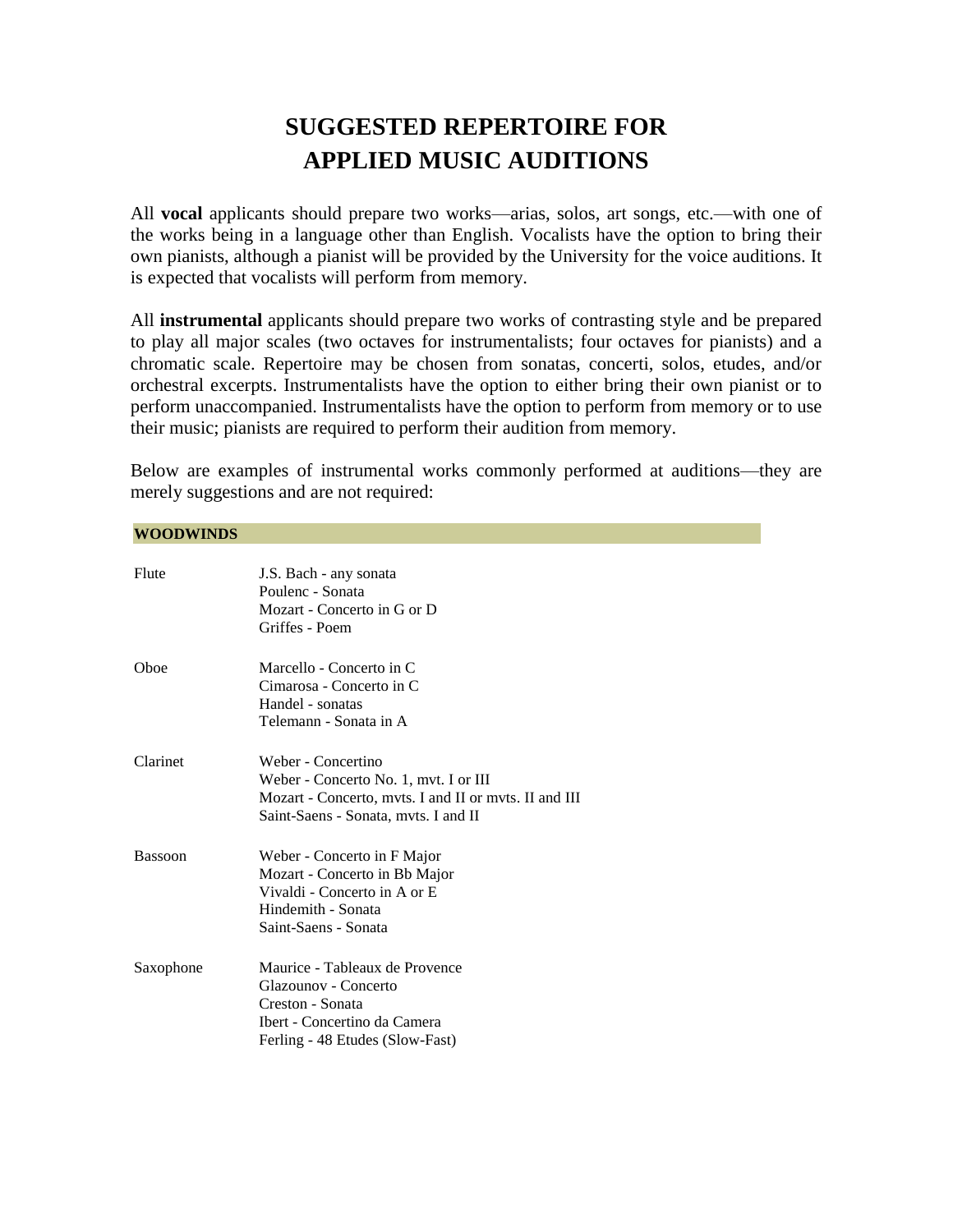# **BRASS**

| Trumpet             | Artunian - Concerto in A flat<br>Hummel - Concerto in E flat<br>Haydn - Concerto in E flat<br>Balay - Prelude and Ballade<br>Goedicke - Concert Etude                                                                                                        |
|---------------------|--------------------------------------------------------------------------------------------------------------------------------------------------------------------------------------------------------------------------------------------------------------|
| Horn                | Any Mozart Concerto in Eb (447, 495 - one mvt.)<br>R. Strauss - Concerto, Op. 11 (one mvt.)                                                                                                                                                                  |
| Trombone<br>(tenor) | Bordogni/Rochut - Melodious Etudes: any etude<br>Blazhevich Clef Studies - any etude<br>Rimsky-Korsakov - Concerto for Trombone<br>Marcello - Two movements from any sonata<br>Larsson - Concertino for Trombone<br>Saint-Saëns - Cavatine                   |
| Trombone<br>(bass)  | Bozza - Allegro and Finale<br>Haydn - Excerpts from the Creation<br>Jacob - Cameos (any 2 contrasting mvts.)<br>Lebedev - Concerto in One Movement<br>Lieb - Concertino Basso<br>Bordogni/Rochut - Melodious Etudes, any etude (at pitch or down one octave) |
| Euphonium           | Capuzzi/Catillinet - Andante and Rondo<br>Handel/Little - Suite in A flat<br>Hutchinson - Sonatina<br>Jacob - Fantasia<br>Ross – Partita                                                                                                                     |
| Tuba                | Brahms/Little - Five Songs<br>Wagner - excerpts from Die Meistersinger<br>Marcello/Little - Sonata No. 1 (or No. 5)<br>Vaughan Williams - Concerto<br>Hindemith - Sonata<br>Bach/Bell – Air and Bourree                                                      |
| <b>STRINGS</b>      |                                                                                                                                                                                                                                                              |
| Violin              | Mozart - G Major<br>Handel - Sonata                                                                                                                                                                                                                          |
| Viola               | Handel - B Minor one mvt.<br>Vivaldi - Sonata (two mvts in contrasting tempi)<br>Haydn - Concerto in C                                                                                                                                                       |
| Cello               | Haydn – Concerto in C Major<br>Vivaldi - Sonata                                                                                                                                                                                                              |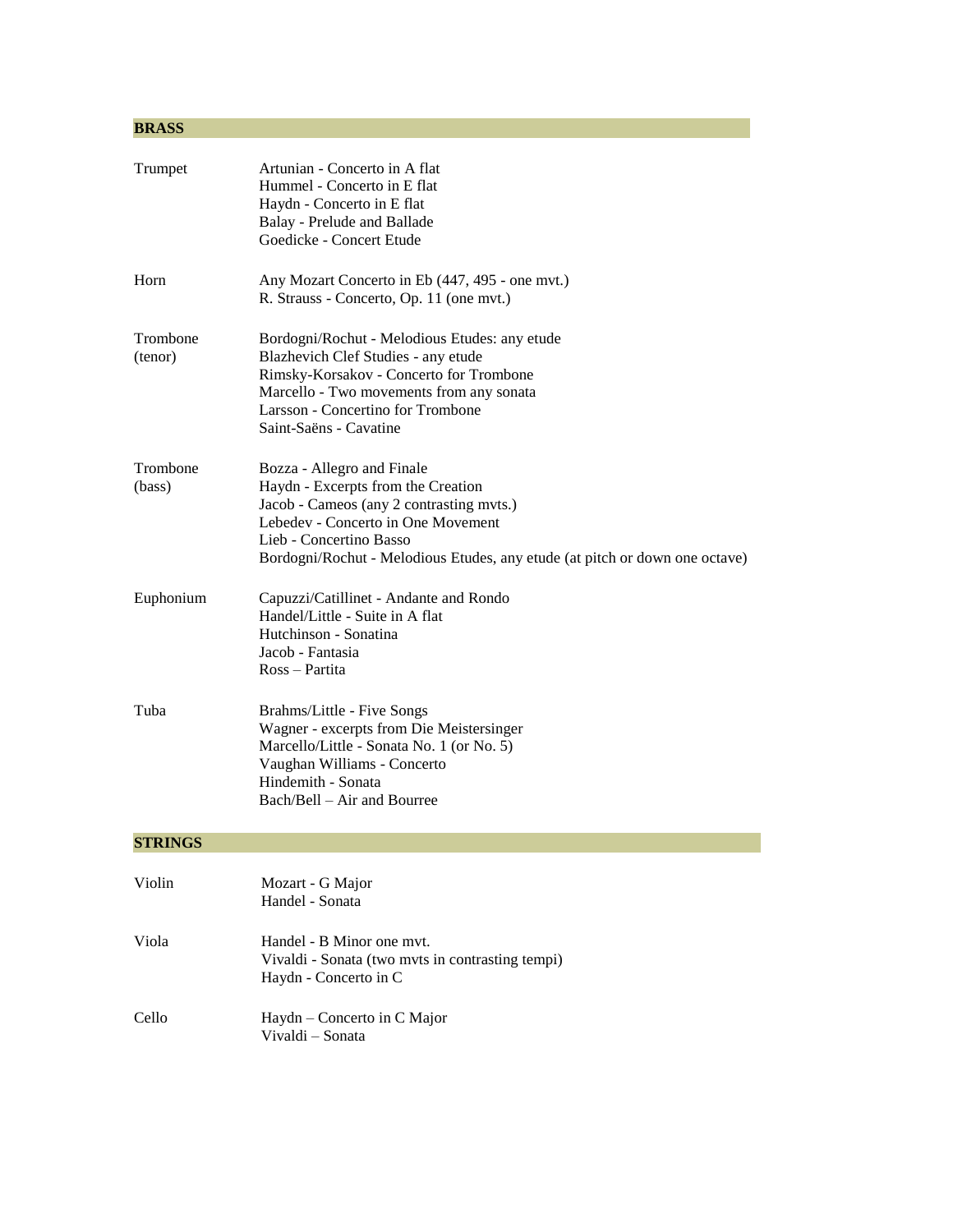| <b>Bass</b>                                             | Marcello - sonatas<br>Capuzzi - Concerto in D<br>Beethoven - Sonatina                                                                                                                                                                                                                                                            |
|---------------------------------------------------------|----------------------------------------------------------------------------------------------------------------------------------------------------------------------------------------------------------------------------------------------------------------------------------------------------------------------------------|
| Guitar                                                  | Milan - Pavanas<br>Tarrega - Preludes<br>Bach - Selected myt. from lute or cello suites<br>Sor - Studies 1-20                                                                                                                                                                                                                    |
| Harp                                                    | Solos:<br>Corelli - Giga, trans. Salzedo<br>Handel - Harmonious Blacksmith, trans. Salzedo<br>Salzedo - Chanson dans la nuit<br>Salzedo - Gavotte and Tango from Suite of Eight Dances<br>Pierné - Impromptu-Caprice<br>Excerpts:<br>Tchaikovsky - Waltz of the Flowers (The Nutcracker)<br>Rimsky-Korsakov - Capriccio Espagnol |
| <b>JAZZ</b>                                             |                                                                                                                                                                                                                                                                                                                                  |
| Trumpet, Trombone,<br>Saxophone, Guitar,<br>Piano, Bass | Anthropology - Charlie Parker<br>Take The A Train - Billy Strayhorn<br>Ornithology - Charlie Parker<br>Head and two choruses of improv.                                                                                                                                                                                          |
| Drum Set                                                | Play 8 bars of time then solo for 4 bars<br>then 8 bars of time. 20 bars total. Play<br>the following styles:<br>1. Medium swing<br>2. Fast Swing<br>3. Light Latin 4-feel<br>4. High energy Samba 2-feel<br>5. Rock/Fusion<br>6. Ballad (brushes)                                                                               |

# **PERCUSSION**

The applicant should come prepared to show his or her their level of proficiency at snare drum, marimba, and timpani. The university will provide instruments and stands, though the student may bring his or her own snare drum, if desired.

#### SNARE DRUM

- 1) Standard rudiments.
- 2) A rudimental or orchestral etude of choice.

Suggestions include: Wilcoxon, "Modern Rudimental Swing Solos," "All American Drummer*,"* Cirone, "Portraits in Rhythm*,"* or Delecluse, "12 Etudes*."*